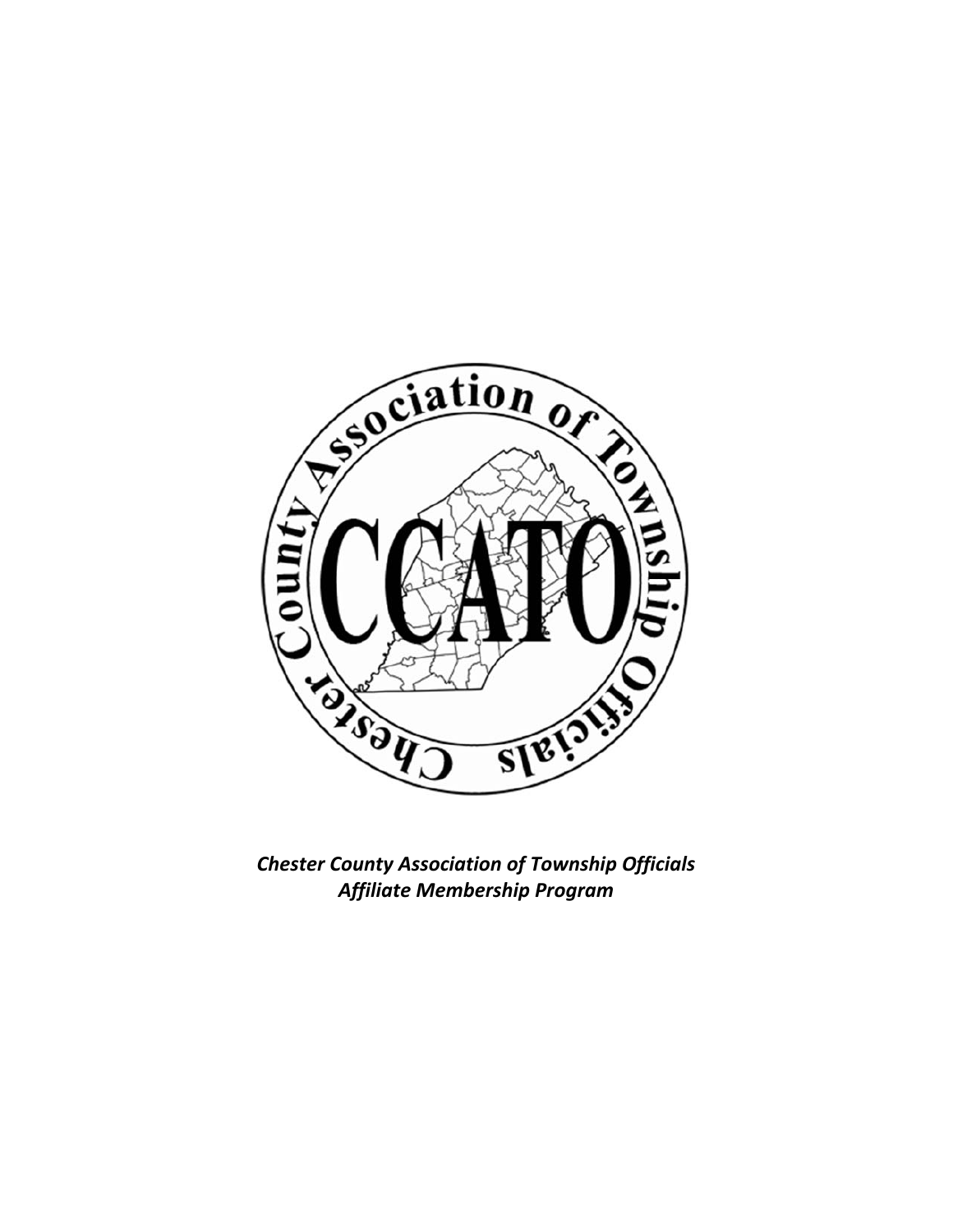## *The Affiliate Membership Program*

At the Fall 2013 Conference the CCATO membership approved revised bylaws formally authorizing the creation of an Affiliate Membership Program recognizing the organizations which support and enable CCATO programs and activities.

The Executive Board created a study team in 2012 to meet with teaming partners and define their concerns, develop a program and present it to the partners. This document is the result of that study.

Key elements defined by the study team included:

- Providing an annual budget embracing the CCATO activities supported *à la carte* with a tiered dues structure.
- Providing additional networking opportunities between CCATO municipalities and Affiliates.
- Providing a program which continually identifies Affiliates and their support to CCATO
- Providing a structure which allows Affiliates to collectively recommend programs to the Executive Board.
- Provide a forum where Affiliates can develop joint program concepts.
- Provide an opportunity to develop and publish White Papers.

Becoming a CCATO Affiliate member is as easy as completing the attached form and forwarding it to the CCATO Executive Board.

Should your organization have already committed to elements of the program we will credit those commitments to your membership in the next calendar year.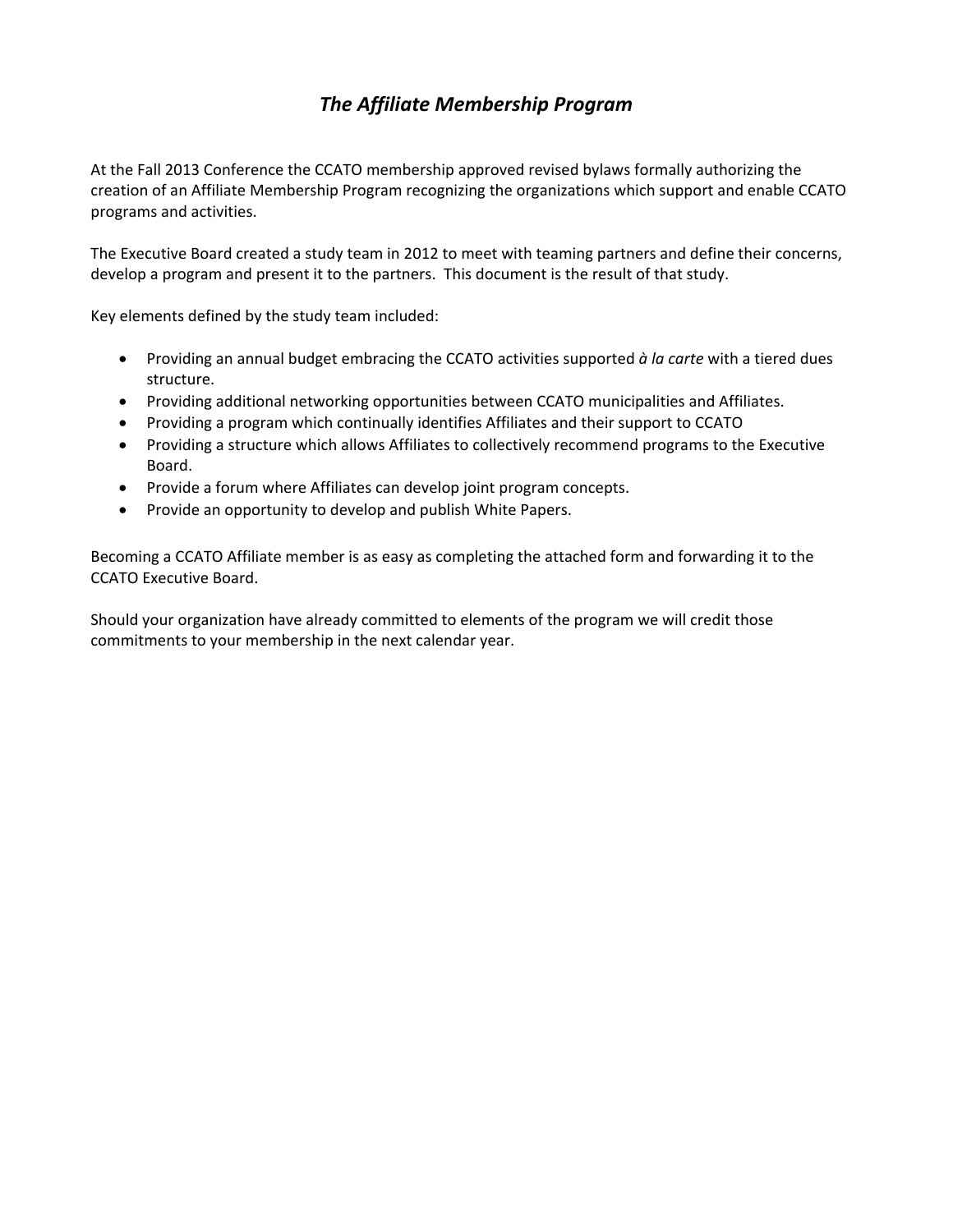

## **Sponsorship of Hospitality Suite at the PSATS Annual Conference in Hershey, PA (P, G, S, B)**

Affiliate Members will have full access to the hospitality suite at the PSATS Annual Conference in the Hotel Hershey. The hospitality suite is organized by CCATO for the benefit of Chester County Officials that are attending the conference. The hospitality suite serves lunch on Monday and Tuesday along with a relaxing cocktail and social setting each afternoon/evening after the daily classes. Affiliate members will have their name displayed on a large banner above the refreshment area. This is the perfect opportunity to socialize with the leaders and financial decision makers of the municipalities in Chester County. The hospitality suite is attended by approximately 150 Township Officials representing over 57 municipalities.

## **Full Page Directory Advertising in the CCATO Official Directory (P, G)**

Affiliate Members will have the opportunity to advertise using a full‐page display advertisement in the Annual CCATO Official Township Directory of Chester County. The directory is a full color, high quality document, published annually and delivered to all municipalities in Chester County in addition to all Chester County Boards and Commissions. Approximately 2100 directories are produced and distributed annually.

#### **Half Page Directory Advertising in the CCATO Official Directory (S)**

The Affiliate Member will have the opportunity to advertise using a half‐page display advertisement in the Annual CCATO Official Township Directory of Chester County. The directory is a full color, very high quality document, published annually and delivered to all municipalities in Chester County along with all Chester County Boards and Commissions. Approximately 2100 directories are produced and distributed annually.

#### **Quarter Page Directory Advertising in the CCATO Official Directory (B)**

Affiliate Members will have the opportunity to advertise using a quarter-page display advertisement in the Annual CCATO Official Township Directory of Chester County. The directory is a full color, very high quality document, published annually and delivered to all municipalities in Chester County along with all Chester County Boards and Commissions. Approximately 2100 directories are produced and distributed annually.

#### **Exhibit Booth at the CCATO Spring Convention (P, G)**

Affiliate Members will be provided a booth at the annual CCATO Spring Convention. The Spring Conference is attended by approximately 200 Chester County Township Officials. The booth provides an unmatched opportunity for Affiliate Members to display and explain their services to a focused group of Chester County Municipal Officials.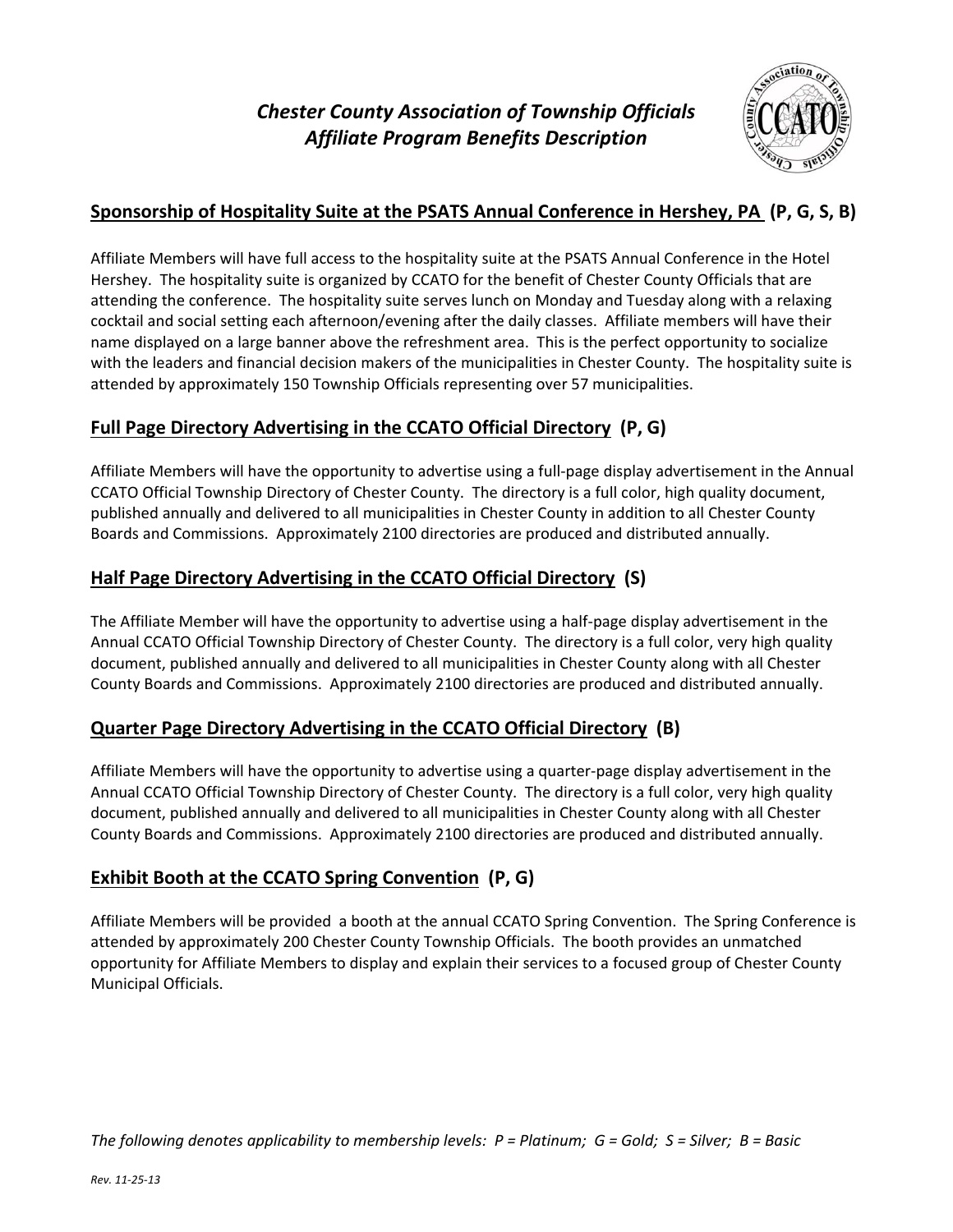### **Permission to use the CCATO logo (P, G, S, B)**

Affiliate members will be permitted to use the CCATO logo on their website, letterhead and promotional material. This provides Affiliate Members with a great branding opportunity to display their support for local municipalities located in Chester County.

#### **Attendance\* at the CCATO Spring and Fall Conventions (P, G, S, B)**

Affiliate Members will be given complimentary attendance to CCATO's Spring and Fall Conventions. The Spring Convention includes access to the vendor areas and lunch. The Fall Convention includes access to a cocktail party followed by a formal dinner. Both conventions provide an exceptional opportunity to network with local public officials from across Chester County. \*Attendance is limited to two (2) representatives for Platinum and Gold members, and one (1) representative for Silver and Basic members.

#### **Attendance\* at the CCATO North and South Breakfasts (P, G, S, B)**

Affiliate Members will be given complimentary attendance at breakfast meetings ‐ one in Southern Chester County and one in Northern Chester County. These breakfasts include a discussion/presentation by an informative guest about a relevant topic. This venue is a more intimate setting and allows focused interaction with attendees. \*Attendance is limited to two (2) representatives for Platinum and Gold members, and one (1) representative for Silver and Basic members.

#### **Affiliate logo displayed on the CCATO website with a hyperlink to affiliate's homepage (P)**

Affiliate Members will have their logo displayed on the CCATO website with a hyperlink to the affiliate's homepage. This is a fantastic way to increases traffic to an affiliate's homepage and each individual clicking on your link will be a potential client that is a decision maker.

#### **Opportunity to attend and participate at CCATO Executive Board Meetings (P)**

Affiliate Members will have the privilege of having one person attend all CCATO Executive Board Meetings. While the attendee will be a non-voting member, the Affiliate Member gains insight into the issues that are facing Municipal Officials. This insight provides the Affiliate Member the ability to tailor specific services to the municipal marketplace.

#### **Membership to the Affiliate Council (P, G, S, B)**

All Affiliate Members have the opportunity to participate in the Affiliate Council. The Affiliate Council is attended and maintained by all Affiliate Members. The Council can present ideas to the CCATO Executive Board for educational sessions at CCATO's Spring and Fall Conventions, along with potential guest speakers for the Northern and Southern Breakfasts. The Council will have direct access to CCATO's Executive Committee, providing recommendations and guidance pertaining to important issues. The Council will also provide input into the type of functions and venues that CCATO sponsors.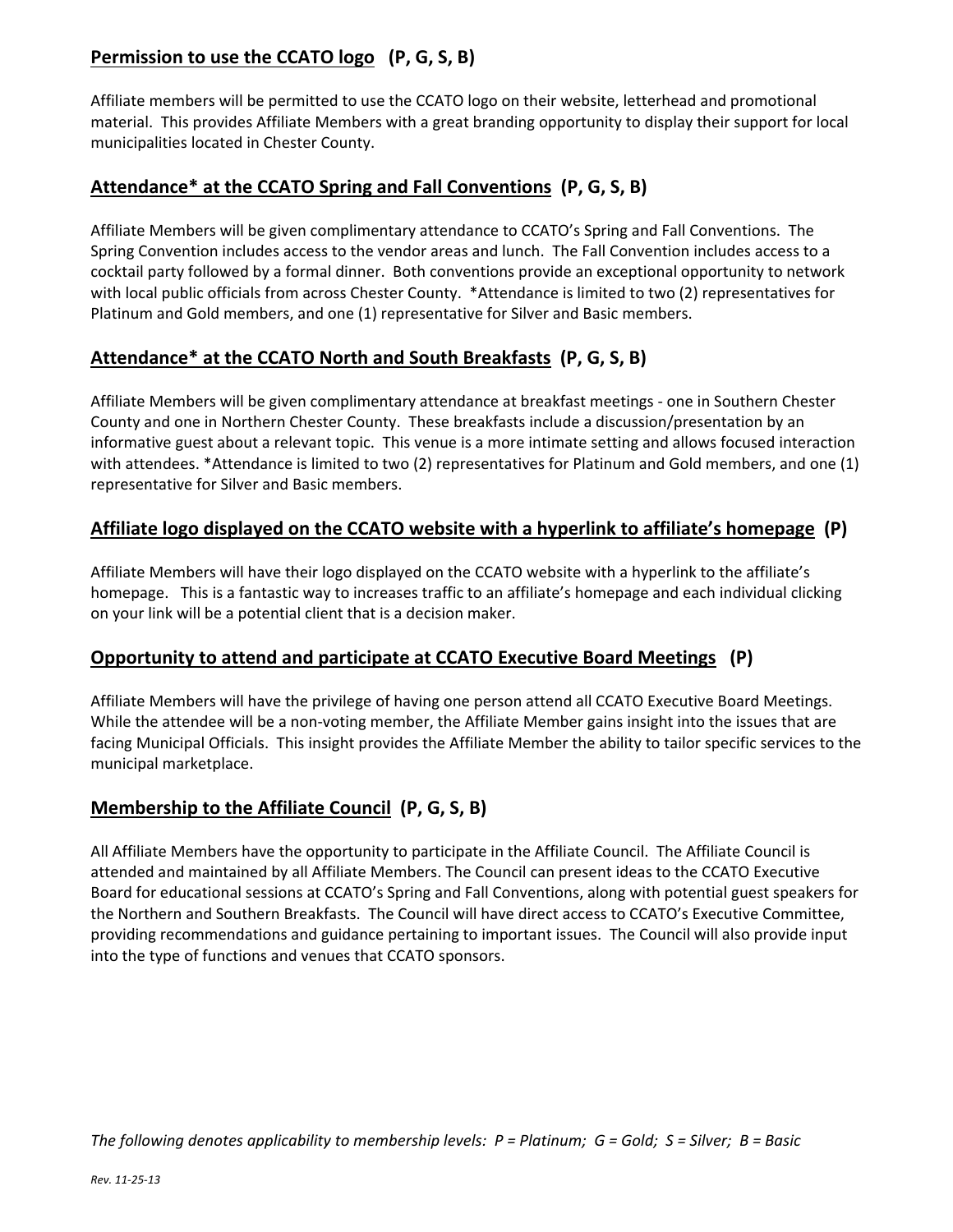## **Email sponsorship of e‐blast sent by CCATO to all registered participants (P, G, S )**

Affiliate Members will be entitled to have sole sponsorship of 2 e‐blasts sent from CCATO to all of its registered email recipients. Currently there are over 500 recipients including Township Supervisors, Township Managers, Township Secretaries, Township Treasurers, Township Solicitors and a variety of support staff. The Affiliate Members logo, a hyperlink to their homepage, and one line of customized text will be included in the email.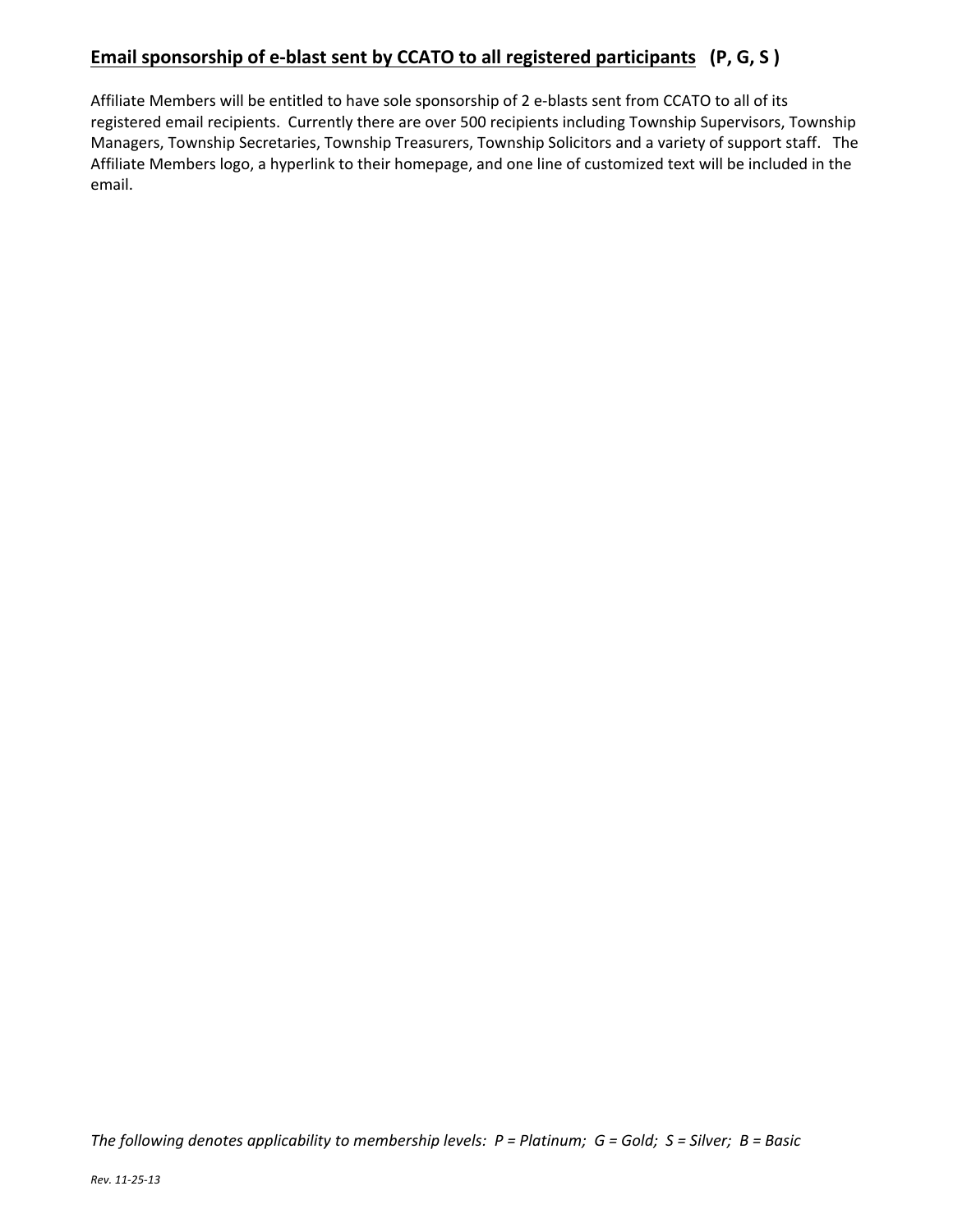# **2014 Membership Levels**

## *Platinum Level ‐ \$2000*

| Value                    |
|--------------------------|
|                          |
| \$325                    |
|                          |
| \$650                    |
| \$150                    |
| \$260                    |
| \$120                    |
| \$500                    |
| \$1,000                  |
| \$120                    |
| \$500                    |
| \$100                    |
| \$3,725<br>Package Value |
|                          |

## *Gold Level ‐ \$1500*

| Sponsorship of Hospitality Suite @              |         |
|-------------------------------------------------|---------|
| <b>PSATS</b>                                    | \$325   |
| Directory Advertising (Full                     |         |
| Page)                                           | \$650   |
| Exhibit @ Spring Conference                     | \$150   |
| Attend Spring & Fall Conventions (2 people)     | \$260   |
| Attendance @ North & South Breakfast (2 people) | \$120   |
| Permission to use CCATO logo                    | \$500   |
| Affiliate Council                               | \$500   |
| Email Sponsorship (2 email blasts)              | \$100   |
| Package Value                                   | \$2,605 |

## *Silver Level ‐ \$1250*

| Sponsorship of Hospitality Suite @              |               |         |
|-------------------------------------------------|---------------|---------|
| <b>PSATS</b>                                    |               | \$325   |
| Directory Advertising (Half Page)               |               | \$440   |
| Attend Spring & Fall Conventions (1 person)     |               | \$130   |
| Attendance @ North & South Breakfast (1 person) |               | \$120   |
| Permission to use CCATO logo                    |               | \$500   |
| Affiliate Council                               |               | \$500   |
| Email Sponsorship (2 email blasts)              |               | \$100   |
|                                                 | Package Value | \$2,115 |